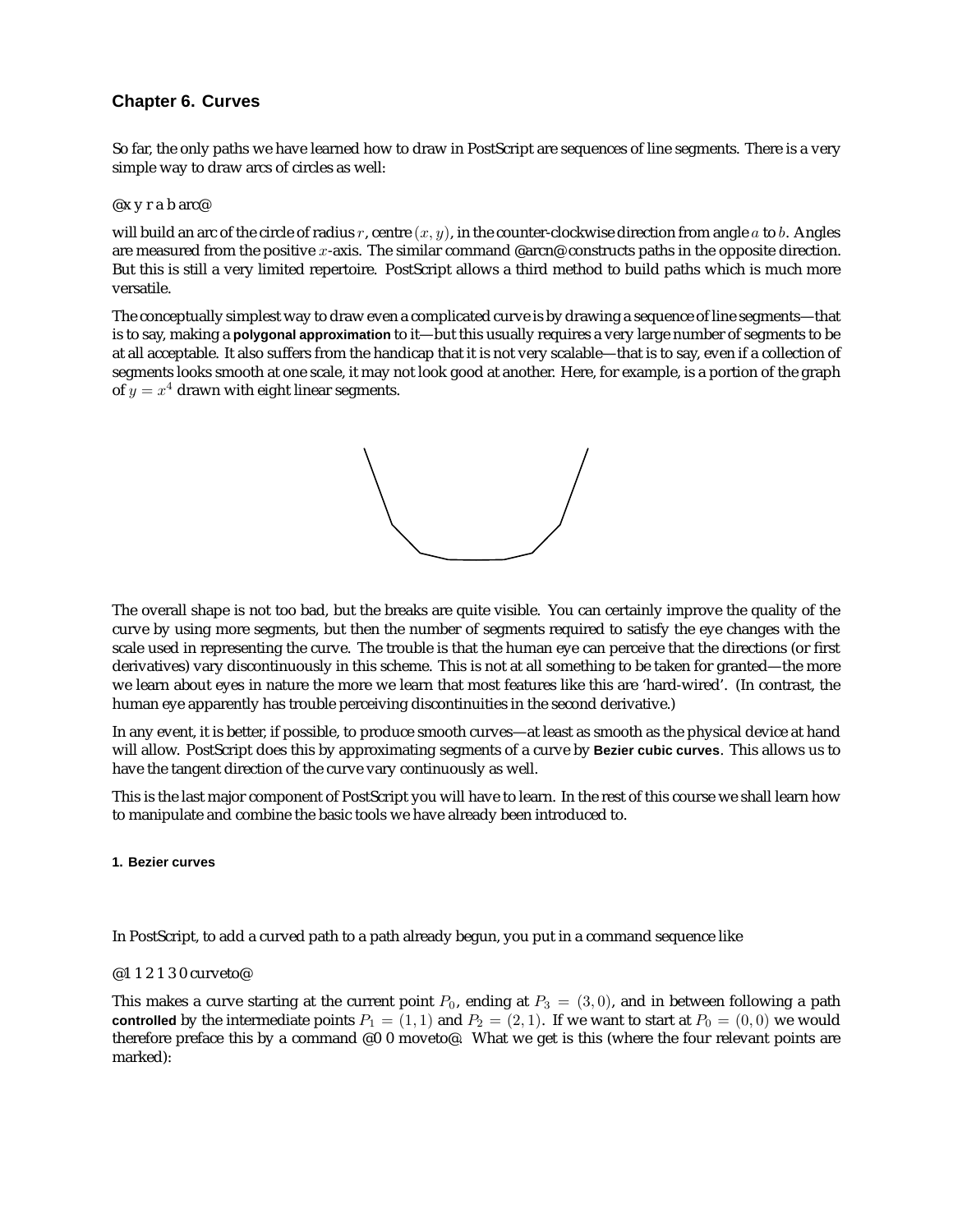

In these notes I shall usually call  $P_0$  and  $P_3$  the **end points** and  $P_1$  and  $P_2$  the **control points** of the curve. Occasionally I shall just call the lot control points, which is more standard terminology. Even from this single picture you will see that the effect of the control points on the shape of the curve is not so simple. In order to draw curves efficiently and well, we have to understand this matter much better. We shall see later the exact mathematics of what is going on, but right now I shall simply exhibit several examples.

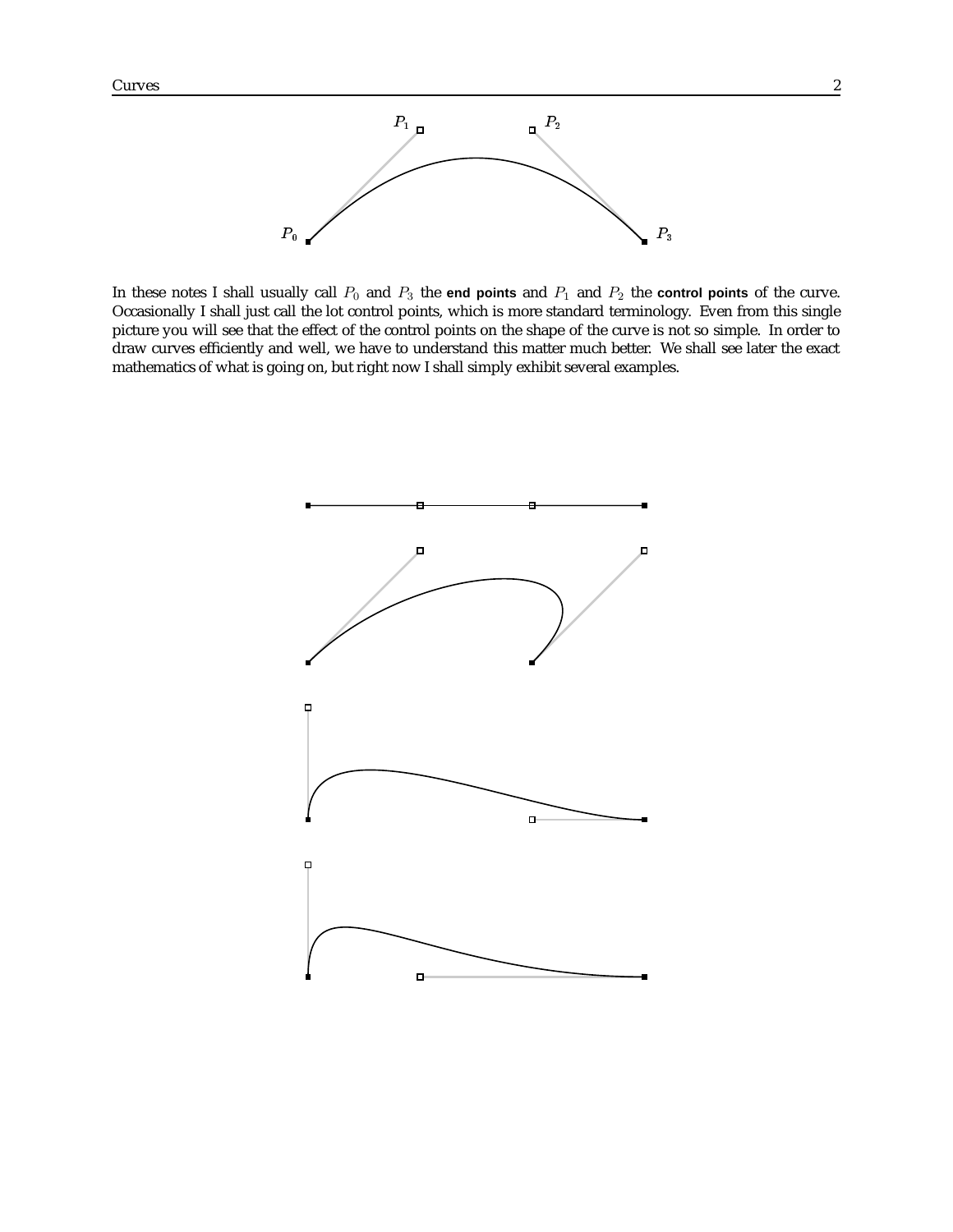

You should be able to see from these examples that the use of control points to specify curves becomes more intuitive with experience. The following facts may give a rough feeling for how things go.

- (1) The path starts at  $P_0$  and ends at  $P_3$ .
- (2) When the curve starts out from  $P_0$  it is heading straight for  $P_1$ .
- (3) Similarly, when it arrives at  $P_3$  it is coming from the direction of  $P_2$ .
- (4) The longer the line from  $P_0$  to  $P_1$ , the tighter the curve sticks to that line when it starts out from  $P_0$ . Similarly for  $P_2$  and  $P_3$ .

There is another fact that is somewhat less apparent.



(5) If we wrap up the four points  $P_i$  in a quadrilateral box, then the whole curve is contained inside that box.

The intuitive picture of a Bezier curve conceives of it as a path followed by a particle in motion between certain times. The vector from  $P_0$  to  $P_1$  is proportional to the velocity of the particle as it starts out from  $P_0$ , and the vector from  $P_2$  to  $P_3$  is proportional to its velocity when it arrives at  $P_3$ . Another way of putting this is that roughly speaking the control points are a convenient way to encode the initial and final velocities in geometric data. This explains properties (2), (3), and (4). Property (5) is implied by the fact that any point on the curve is some kind of weighted average of the four points  $P_i$ .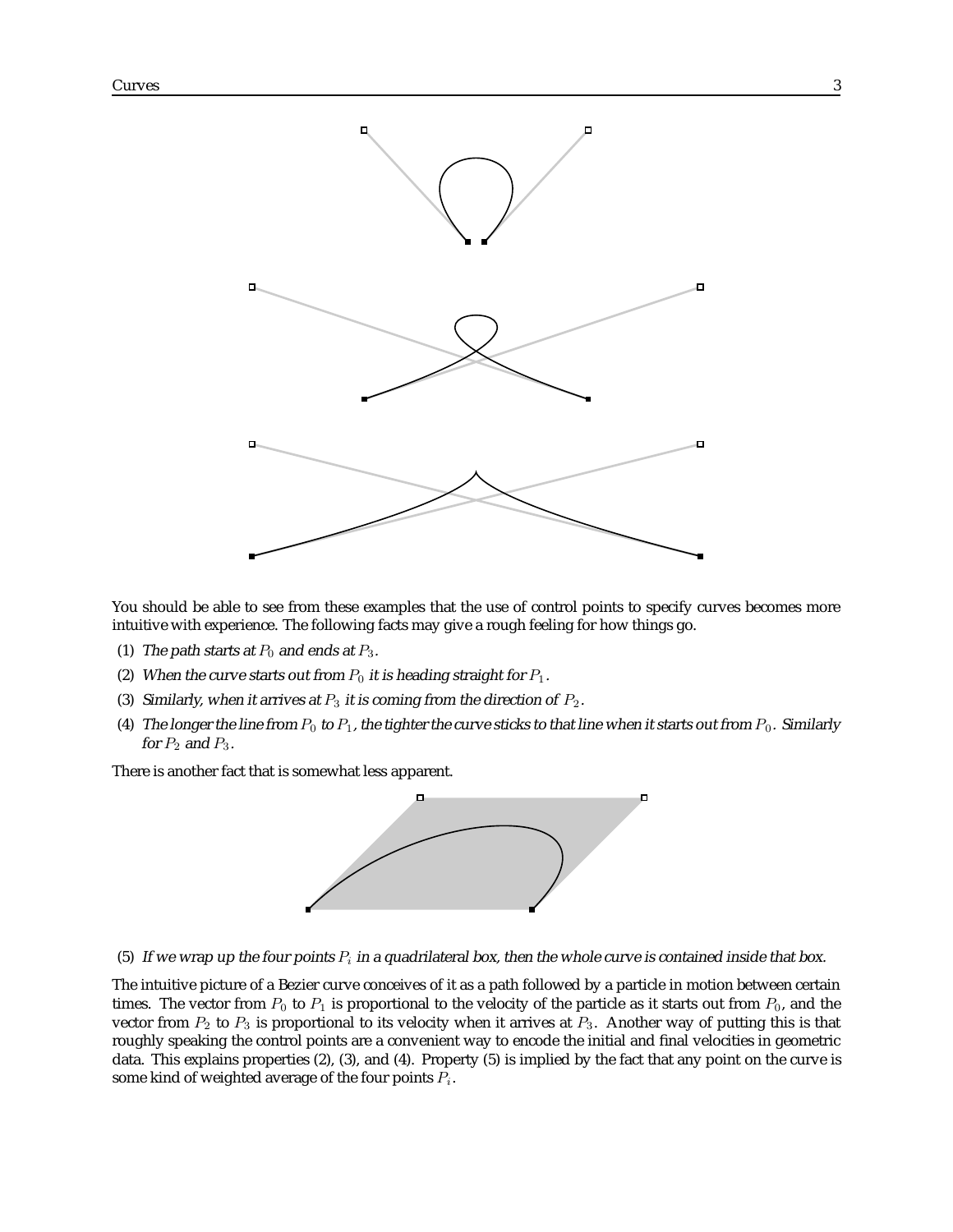Curves drawn by using control points in this way are called **Bezier curves** after the twentieth century French automobile designer Pierre Bezier who first used them extensively in computer graphics, even though their use in mathematics under the name of **cubic interpolation curves** is much older.

One natural feature of Bezier curves described by control points is that they are stable under arbitrary affine transformations—that is to say that the affine transformation of a Bezier curve is the Bezier curve defined by the affine transformations of its control points. This is often an extremely useful property to keep in mind.

**Exercise 1.1.** Write a PostScript procedure @pixelcurve@ with arguments 4 arrays  $P_0$ ,  $P_1$ ,  $P_2$ ,  $P_3$  of size 2, with the effect of drawing the corresponding Bezier curve, including also black pixels of width  $0.05$ " at each of these points.

#### **2. How to use Bezier curves**

In this section we shall be introduced to a recipe for using Bezier curves to draw very general curves. In the next this recipe will be justified. In order to make the recipe plausible, we shall begin by looking at the problem of how to approximate a given curve by polygons.

The first question we must answer, however, is more fundamental: How are curves to be described in the first place? In this course the answer will usually be in terms of a **parametrization**. Recall that a **parametrized curve** is a map from points of the real line to points in the plane—that is to say, to values of  $t$  in a selected range we associate points  $(x(t), y(t))$  in the plane. It often helps one's intuition to think of the **parameter** t as time, so as time proceeds we move along the curve from one point to another. In this scheme, with a parametrization  $P(t)$ , the **velocity** at time t is the limit of average velocities over smaller and smaller intervals of time  $(t, t + h)$ :

$$
V(t) = P'(t) = \lim_{h \to 0} \frac{P(t+h) - P(t)}{h} = (x'(t), y'(t)).
$$



The direction of the velocity vector is tangent to the curve, and its magnitude is determined by the speed of motion along the curve.

**Example.** The unit circle with centre at the origin has parametrization  $t \mapsto (\cos t, \sin t)$ .

**Example.** If  $f(x)$  is a function of one variable x, its graph has the parametrization  $t \mapsto (t, f(t))$ .

**Example.** There are two common ways to specify a curve in the plane. The first is a parametrization. The second is an equation relating  $x$  and  $y$ . An example is the oval

$$
x^4 + y^4 = 1
$$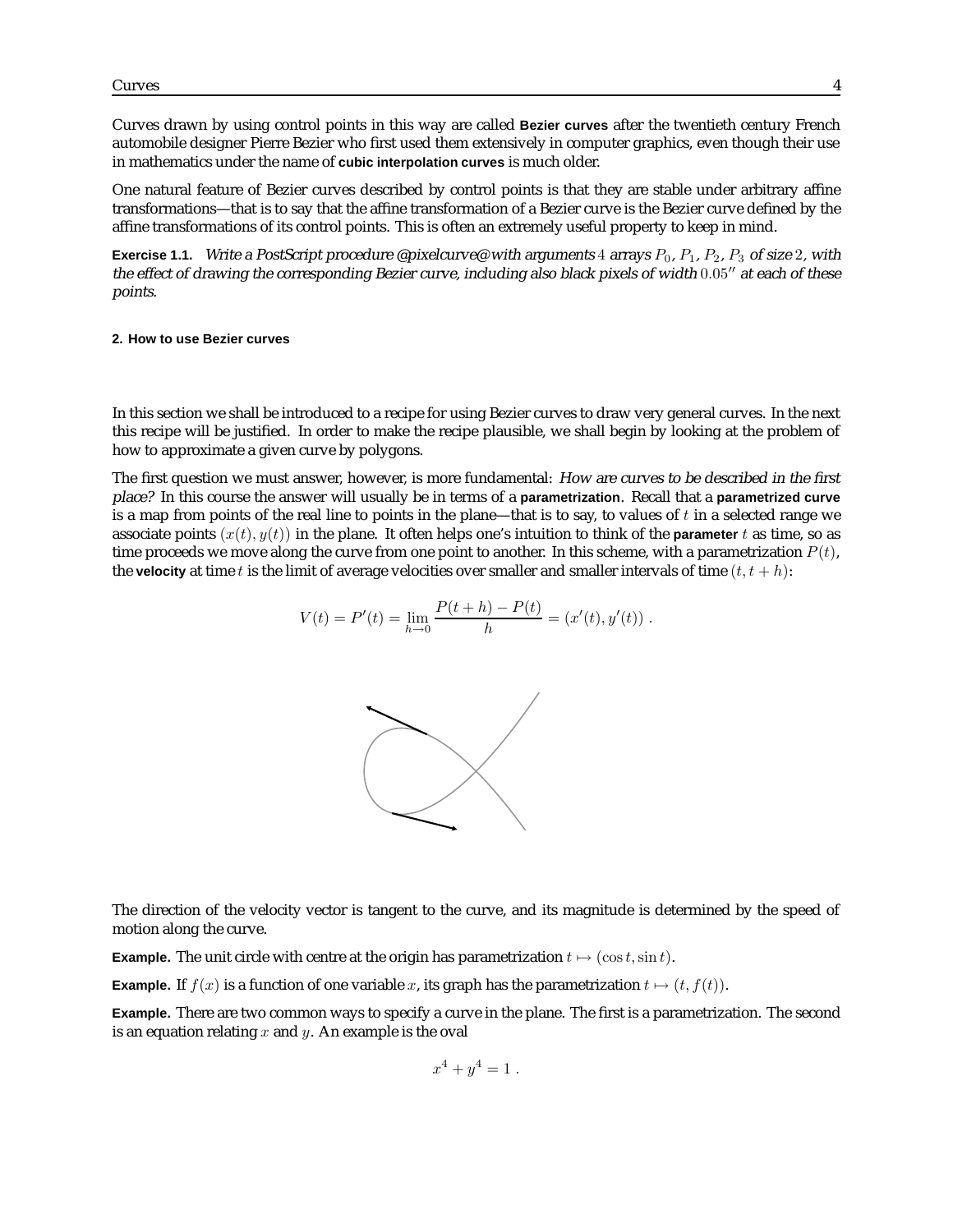

This is not the graph of a function, and it has no obvious single parametrization. We can solve the equation  $x^4 + y^4 = 1$  to get

$$
y = \sqrt[4]{1 - x^4}
$$

which gives the top half of our oval, and get the bottom half similarly. Neither half is yet the graph of a good function, however, because both have infinite slope at  $x = \pm 1$ . We can, however, restrict the range of x away from  $\pm 1$ , say to  $[-\sqrt[4]{1/2},\sqrt[4]{1/2}]$ . We can then turn the curve sideways and now solve for  $x$  in terms of  $y$  to write the rest as a graph rotated 90◦. To summarize, we can at least express this curve as the union of four separate pieces, each of which we can deal with.

**Exercise 2.1.** Find <sup>a</sup> parametrization of this oval by drawing inside it <sup>a</sup> circle, and taking as the point corresponding to  $t$  the point of intersection of the oval with the ray from the origin at angle  $t$ .

With this understanding of how a curve is given to us, the question we are now confronted with is this:

• Given a parametrization  $t \mapsto P(t)$  of a curve in the plane, how do we draw part of it using Bezier curves?

If we were to try to draw it using linear segments, the answer would go like this: Suppose we want to draw the part between given values  $t_0$  and  $t_1$  of t. We divide the interval  $[t_0, t_1]$  into n smaller intervals  $[t_0+ih, t_0+(i+1)h]$ , and then draw lines  $P(t_0)P(t_0 + h)$ ,  $P(t_0 + h)P(t_0 + 2h)$ ,  $P(t_0 + 2h)P(t_0 + 3h)$ , etc. Here  $h = (t_1 - t_0)/n$ . If we choose  $n$  large enough, we expect the series of linear segments to approximate the curve reasonably well.

To use Bezier curves, we will follow the roughly the same plan—chop the curve up into smaller pieces, and on each small piece attempt to approximate the curve by a single Bezier curve. In order to to that, the essential problem we face is this: Suppose we are given two values of the parameter t, which we may as well assume to be  $t_0$  and  $t_1$ , and which we assume not to be too far apart. How do we approximate by a Bezier curve the part of the curve parametrized by the range  $[t_0, t_1]$ ?

Calculating the end points is no problem. But how to get the two interior control points? Since they have something to do with the directions of the curve at the end points, we expect to use the values of the velocity vector at the endpoints. The exact recipe is this. Start by setting

$$
P_0 = (x(t_0), y(t_0))
$$
  

$$
P_3 = (x(t_1), y(t_1))
$$
.

These are the end points of our small Bezier curve. Then set

$$
\Delta t = t_1 - t_0
$$
  
\n
$$
P_1 = P_0 + (\Delta t/3)P'(t_0)
$$
  
\n
$$
P_2 = P_3 - (\Delta t/3)P'(t_1)
$$

to get the control points.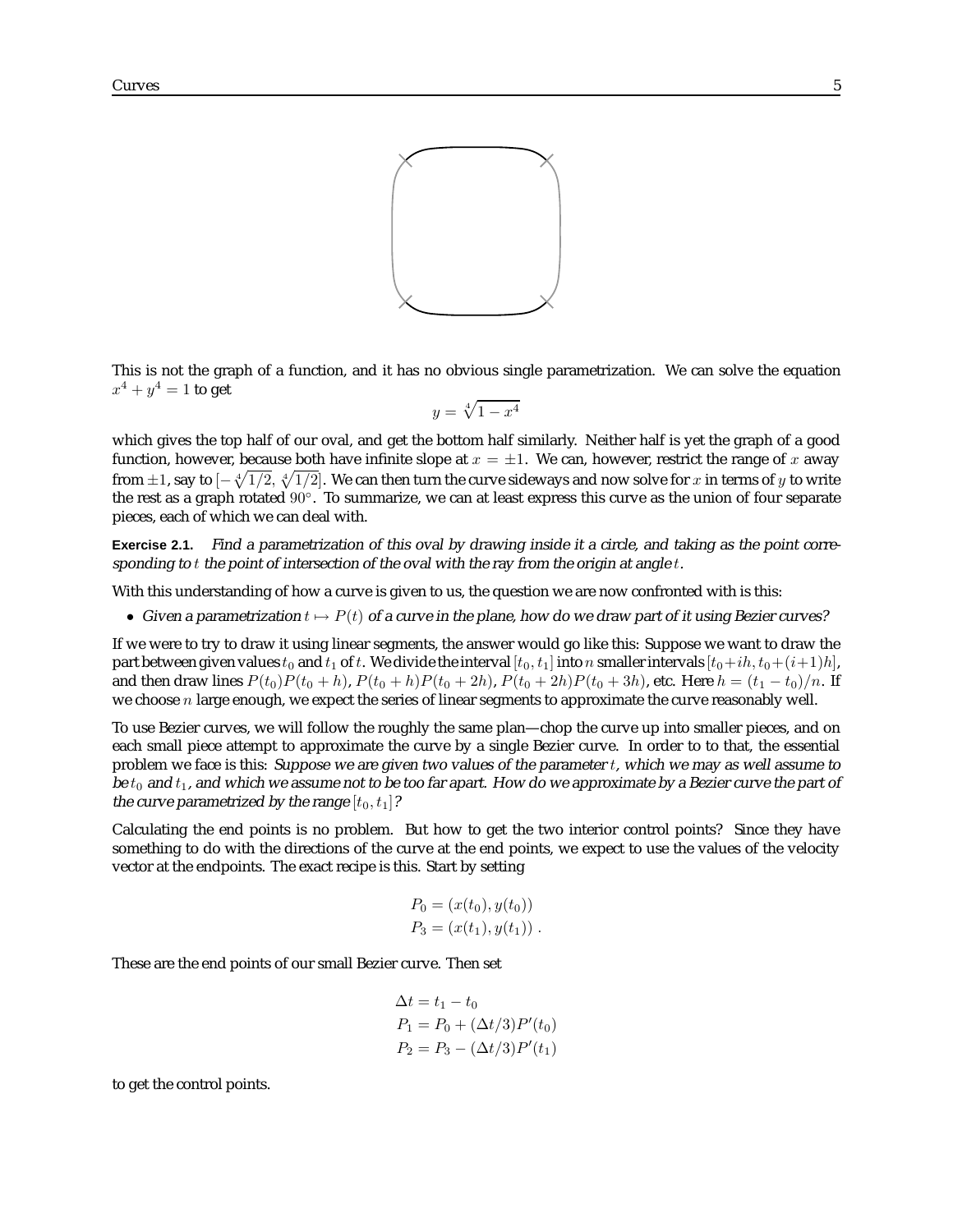**Example.** Let's draw the graph of the parabola  $y = x^2$  for x in  $[-1, 1]$ . It turns out that a single Bezier curve will make a perfect fit over the whole range. Here the parametrization is  $P(t) = (t, t^2), P'(t) = (1, 2t)$ .

$$
t_0 = -1
$$
  
\n
$$
t_1 = 1
$$
  
\n
$$
\Delta t = 2
$$
  
\n
$$
P_0 = (-1, 1)
$$
  
\n
$$
P_1 = (1, 1)
$$
  
\n
$$
P'(-1) = (1, -2)
$$
  
\n
$$
P'(1) = (1, 2)
$$
  
\n
$$
P_1 = P_0 + (2/3)P'(t_0)
$$
  
\n
$$
= (-1/3, -1/3)
$$
  
\n
$$
P_2 = (1/3, -1/3)
$$

**Example.** Let's draw the graph of  $y = x^4$  for  $x = -1$  to  $x = 1$ . Here  $P(t) = (t, t^4)$ ,  $P'(t) = (1, 4t^3)$ . Divide the graph up into (say) 4 segments  $[-1.0, -0.5]$ ,  $[-0.5, 0.0]$ ,  $[0.0, 0.5]$ ,  $[0.5, 1.0]$ . We have this table, with the control points interpolated.

```
x y x' y'
−1.0000 1.0000 1.0 −4.0
−0.8333 0.3333
−0.6667 0.1458
-0.5000 0.0625 1.0 -0.5−0.3333 0.0208
−0.1667 0.0000
 0.0000 0.0000 1.0 0.0
 0.1667 0.0000
 0.3333 0.0208
 0.5000 0.0625 1.0 0.5
 0.6667 0.1458
 0.8333 0.3333
 1.0000 1.0000 1.0 4.0
```
Here is the curve you get, with control points marked. It is almost indistinguishable from the one you get with 16 segments, so the approximation is pretty good. It is perhaps only when you see where the control points lie that you notice the slight rise in the middle.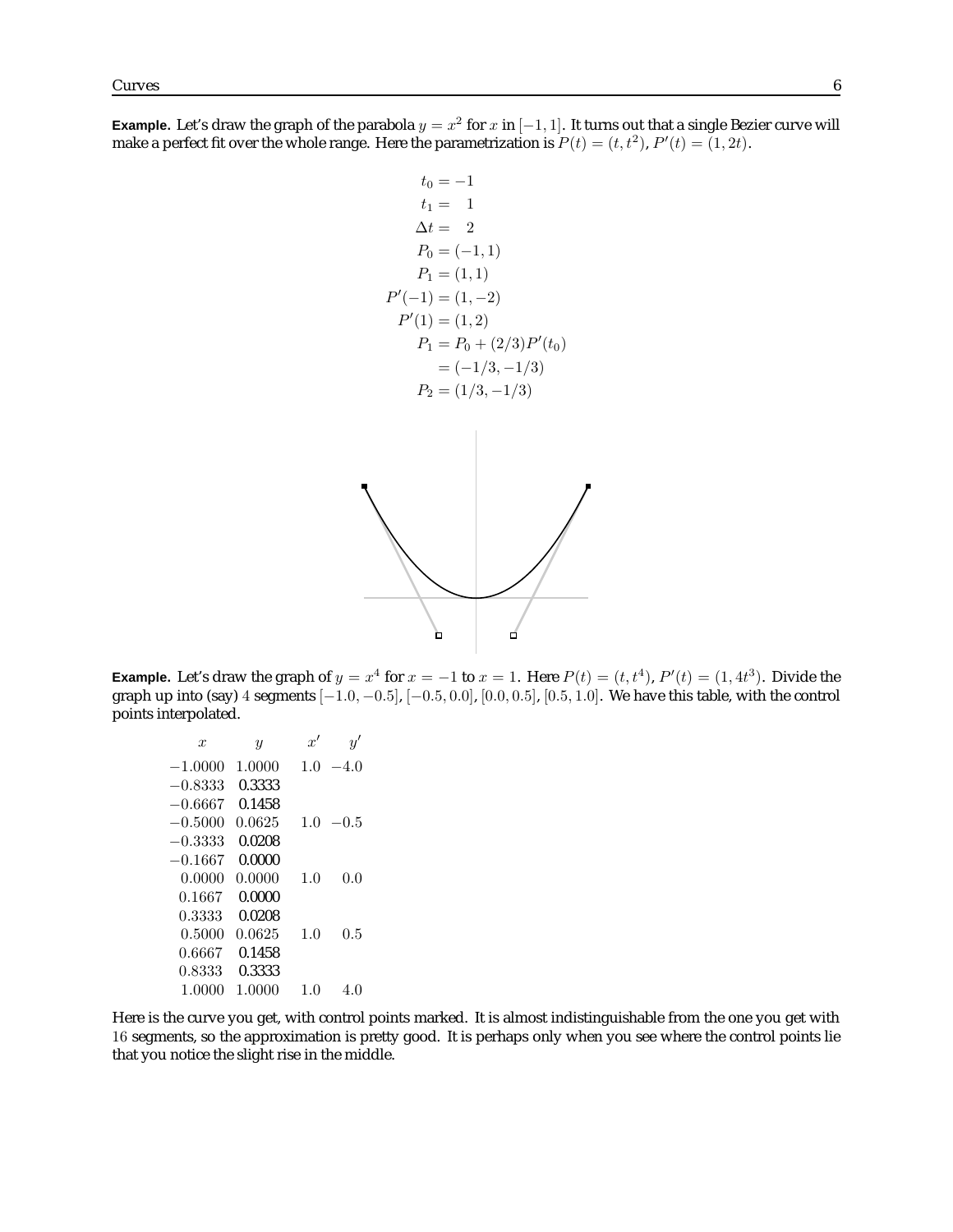

#### **3. The mathematics of Bezier curves**

The mathematical problem we are looking at in drawing good curves in computer graphics is that of approximating an arbitrary parametrized path  $t \mapsto (x(t), y(t))$  by a simpler one. If we are approximating a path by line segments, for example, then we are replacing various pieces of the curve between points  $P(t_0)$  and  $P(t_1)$  by a linearly parametrized path

$$
t \mapsto \frac{(t_1 - t)P(t_0) + (t - t_0)P(t_1)}{(t_1 - t_0)}
$$

from one point to the other. With Bezier curves, we are asking for a parametrization from one point to the other with the property that its coordinates are cubic polynomials of  $t$  (instead of linear). In other words, we are looking for approximations to the coordinates of a parametrization by polynomials of degree three. We expect an approximation of degree three to be much better than a linear one.

The Bezier curve, then is to be a parametrized path  $B(t)$  from  $P_0$  to  $P_3$ , cubic in the parameter t, and depending in some way on the interior control points  $P_1$  and  $P_2$ . Here it is:

$$
B(t) = \frac{(t_1 - t)^3 P_0 + 3(t - t_1)^2 (t - t_0) P_1 + 3(t_1 - t) (t - t_0)^2 P_2 + (t - t_0)^3 P_3}{(t_1 - t_0)^3}.
$$

We can rewrite the formula for the linear path as well as that for Bezier path in a somewhat simpler form if we use the **normalized parameter**

$$
s = \frac{t - t_0}{t_1 - t_0}
$$

.

This is a linear function of t, and as t goes from  $t_0$  to  $t_1$  it passes from 0 to 1. We also have

$$
1 - s = \frac{t_1 - t}{t_1 - t_0} \; .
$$

Using  $s$  instead of  $t$  the formula for the linear path becomes

$$
(1-s)P_0 + sP_1
$$

and that for the Bezier path

$$
B(s) = (1 - s)3P0 + 3s(1 - s)2P1 + 3s2(1 - s)P2 + s3P3.
$$

This is somewhat easier to calculate with than the original.

It is simple to verify that

$$
B(t_0) = P_0
$$
  

$$
B(t_1) = P_3.
$$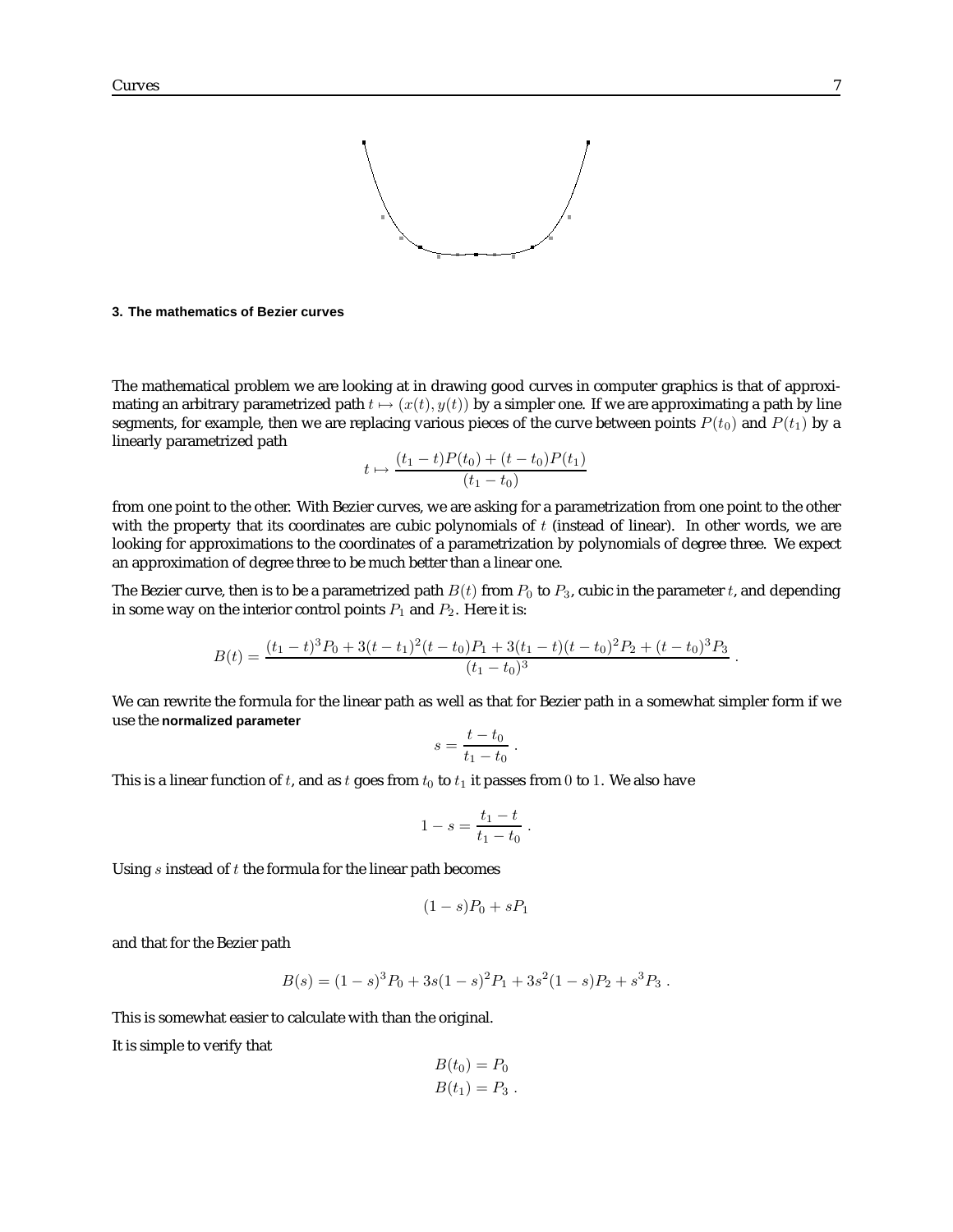We can also calculate (term by term)

$$
(t_1 - t_0)^3 B'(t) = -3(t_1 - t)^2 P_0 + 3(t_1 - t)^2 P_1 - 6(t - t_0)(t_1 - t) P_1
$$
  
+ 6(t - t\_0)(t\_1 - t) P\_2 - 3(t - t\_0)^2 P\_2 + 3(t - t\_0)^2 P\_3  

$$
B'(t) = \frac{3(t_1 - t)^2 (P_1 - P_0) + 6(T - t_0)(t - t_1)(P_2 - P_1) + 3(t - t_0)^2 (P_3 - P_2)}{(t_1 - t_0)^3}
$$
  

$$
B'(t_0) = \frac{3(P_1 - P_0)}{t_1 - t_0}
$$
  

$$
B'(t_1) = \frac{3(P_3 - P_2)}{t_1 - t_0}
$$

These calculations verify our earlier assertions relating the control points to velocity, since we can deduce from them that

$$
P_1 = P_0 + \frac{t_1 - t_0}{3} B'(t_0)
$$
  

$$
P_2 = P_3 - \frac{t_1 - t_0}{3} B'(t_1).
$$

**Exercise 3.1.** A **quadratic path** defined by three points  $P_0$ ,  $P_1$ , and  $P_2$  is defined by

$$
Q(s) = (1 - s)^2 P_0 + 2s(1 - s)P_1 + s^2 P_2.
$$

What is  $Q(0)$ ?  $Q(1)$ ?  $Q'(0)$ ?  $Q'(1)$ ? Why aren't these used instead of Bezier paths?

### **4. Mathematical motivation**

In using linear or Bezier paths to do computer graphics, we are concerned with the problem of approximating the coordinate functions of an arbitrary path by polynomials of degree one or three. Considering each coordinate separately, we are led to try to approximate an arbitrary function of one variable by a polynomial of degree one or three.

The basic difference between linear approximations and cubic approximations lies in the following facts:

• If  $t_0$ ,  $t_1$ ,  $y_0$ , and  $y_1$  are given then there exists a unique linear function  $f(t)$  such that

$$
f(t_0) = y_0
$$
  

$$
f(t_1) = y_1
$$

• Given  $t_0$ ,  $t_1$ ,  $y_0$ ,  $y_1$ ,  $v_0$ ,  $v_1$ , there exists a unique cubic polynomial  $f(t)$  such that

$$
f(t0) = y0
$$
  

$$
f'(t0) = v0
$$
  

$$
f(t1) = y1
$$
  

$$
f'(t1) = v1
$$
.

Roughly speaking, with linear approximations we can only get the location of end points exactly, but with cubic approximation we can get directions exact as well.

We shall prove here the assertion about cubic functions. If

$$
f(t) = a_0 + a_1t + a_2t^2 + a_3t^3
$$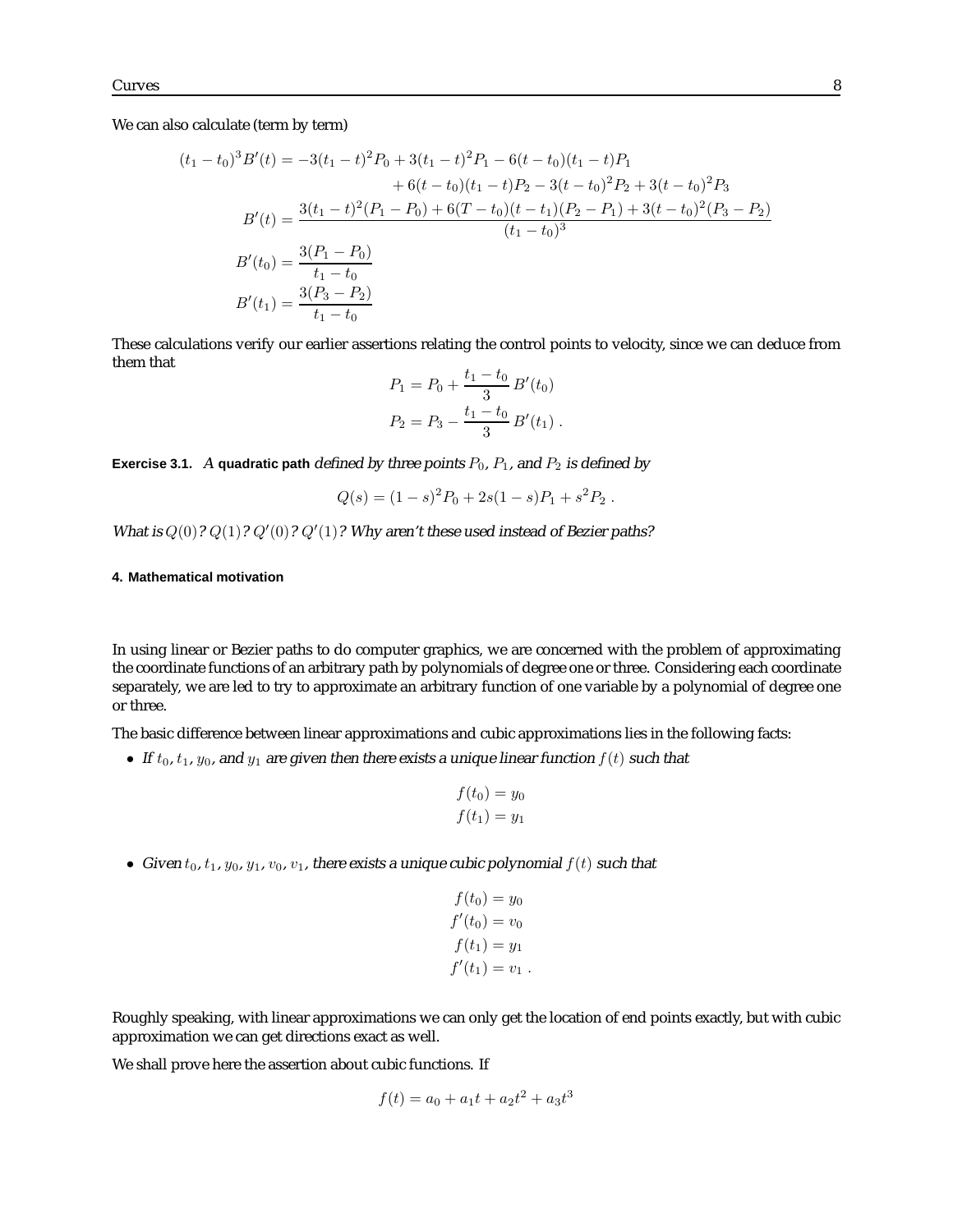The coefficient matrix is

then the conditions on  $P(t)$  set up four equations in the four unknowns  $a_i$  which turn out to have a unique solution (assuming of course that  $t_0 \neq t_1$ . Here are the equations:

$$
a_0 + a_1t_0 + a_2t_0^2 + a_3t_0^3 = y_0
$$
  
\n
$$
a_1 + 2a_2t_0 + 3a_3t_0^2 = v_0
$$
  
\n
$$
a_0 + a_1t_1 + a_2t_1^2 + a_3t_1^3 = y_1
$$
  
\n
$$
a_1 + 2a_2t_1 + 3a_3t_1^2 = v_1
$$
  
\n
$$
\begin{bmatrix}\n1 & t_0 & t_0^2 & t_0^3 \\
1 & 2t_0 & 3t_0^2 \\
1 & t_1 & t_1^2 & t_1^3 \\
1 & 2t_1 & 3t_1^2\n\end{bmatrix}
$$

One thing that simplifies the mathematics quite a bit is to **normalize** the parameter variable t, so that instead of going from  $t_0$  to  $t_1$  it goes from 0 to 1. We can do this by defining a new parameter variable

$$
s = \frac{t - t_0}{t_1 - t_0} \; .
$$

Note that s takes values 0 and 1 at the ends  $t = t_0$  and  $t = t_1$ . Changing the parameter variable in this way doesn't affect the curve traversed. It simplifies the assertion above.

• Given  $y_0, y_1, v_0, v_1$ , there exists a unique cubic polynomial  $f(t)$  such that

$$
f(0) = y_0
$$
  
f'(0) = v\_0  

$$
f(1) = y_1
$$
  
f'(1) = v\_1.

The coefficient matrix is now

| 1              | 0.             | $\overline{0}$  | $\theta$         |
|----------------|----------------|-----------------|------------------|
|                | 0 <sub>1</sub> | $\overline{0}$  | $\left( \right)$ |
| 1              |                | 1 1 1           |                  |
| $\overline{0}$ | $\mathbf{1}$   | $2\overline{ }$ | 3                |

I leave it to you as an exercise to check now by direct row reduction that the determinant is not zero, which implies that the system of four equations in four unknowns has a unique solution. Of course we know from the formula used in the previous section what the explicit formula is, but the reasoning in this section shows that this formula is the well defined answer to a natural mathematical question.

**Exercise 4.1.** What is the determinant of this  $4 \times 4$  matrix?

**Exercise 4.2.** Find the coefficients  $a_i$  explicitly.

If we put together the results of this section with those of the previous one, we have this useful characterization:

- Given two parameter values  $t_0$  and  $t_1$ , and the four points  $P_0$ ,  $P_1$ ,  $P_2$ ,  $P_3$ , the Bezier path  $B(t)$  is the unique path  $(x(t), y(t))$  with these properties:
	- (1) The coordinates are cubic as a function of  $t$ ;
	- (2)  $B(t_0) = P_0, B(t_1) = P_3;$
	- (3)  $B'(t_0) = 3(P_1 P_0)/\Delta t$  and  $B'(t_1) = 3(P_3 P_2)/\Delta t$ , where  $\Delta t = t_1 t_0$ .

The new idea here is uniqueness. Roughly, the idea is that four control points require eight numbers, and that the cubic coordinate functions also require eight numbers.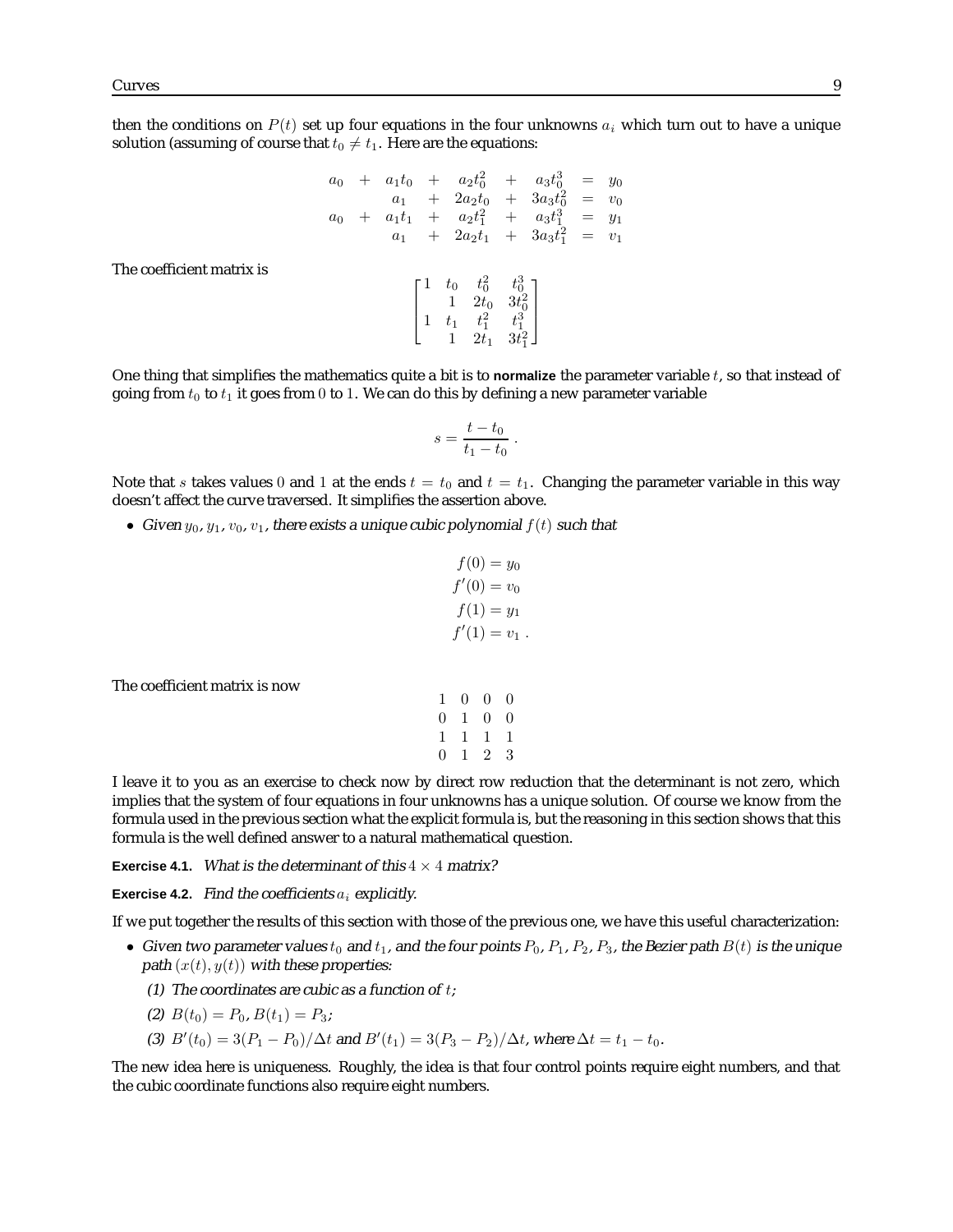#### **5. Weighted averages**

The formula for a linear path from  $P_0$  to  $P_1$  is

$$
P(t) = (1 - t)P_0 + tP_1
$$
  
= P\_0 + t(P\_1 - P\_0).

We have observed before that  $P_0 + t(P_1 - P_0)$  may be seen as the point t of the way from  $P_0$  to  $P_1$ . When  $t = 0$ this gives  $P_0$ , and when  $t = 1$  it gives  $P_1$ . There is also an intuitive way to understand the first formula that we have not considered so far.

Let's begin with some examples. With  $t = 1/2$  we get the mid-point of the segment

$$
\frac{P_0 + P_1}{2}
$$

which is the average of the two. With  $t = 1/3$  we get the point one third of the way

$$
\frac{2P_0+P_1}{3}
$$

which is to say that it is a **weighted combination** of the endpoints with  $P_0$  given twice as much weight as  $P_1$ .

There is a similar way to understand the formula for Bezier curves. It is implicit in what was said in the last section that the control points  $P_i$  determine a cubic path from  $P_0$  to  $P_1$ 

$$
B(t) = (1-t)^3 P_0 + 3t(1-t)^2 P_1 + 3t^2(1-t)P_2 + t^3 P_3
$$

and that this path is a parametrization of the Bezier curve with these control points. In other words,  $B(t)$  is a weighted combination of the control points. It is actually an average—which is to say, that the sum of the coefficients is 1:

$$
(1-t)^3 + 3t(1-t)^2 + 3t^2(1-t) + t^3 = ((1-t) + t)^3 = 1
$$

by the binomial theorem for  $n = 3$ , which asserts that

$$
(a+b)^3 = a^3 + 3a^2b + 3ab^2 + b^3.
$$

Since all the coefficients in our expression are non-negative for  $0 \lt t \lt 1$ ,  $B(t)$  will lie inside the quadrilateral wrapped by the control points, although we shall not see details here.

**Exercise 5.1.** Write the simplest procedure you can with these properties:  $\bullet$  it has two arguments  $x_0$  and  $x_1$  and • it draws the graph of  $y = x^2$  between  $x_0$  and  $x_1$  with a single Bezier curve.

**Exercise 5.2.** Draw  $y = x^5$  between  $x = -1$  and  $x = 1$  in the same way we drew  $y = x^4$  earlier.

**Exercise 5.3.** We can construct polynomial analogues of Bezier cubic functions of any positive degree. In degree one we have the linear function

$$
(1-s)P_0 + sP_1,
$$

in degree two we have the quadratic functions mentioned earlier. In degree  $n$  we have the polynomial

$$
P_n(s) = c_0(1-s)^n y_0 + c_1 s(1-s)^{n-1} y_1 + \dots + c_n s^n y_n
$$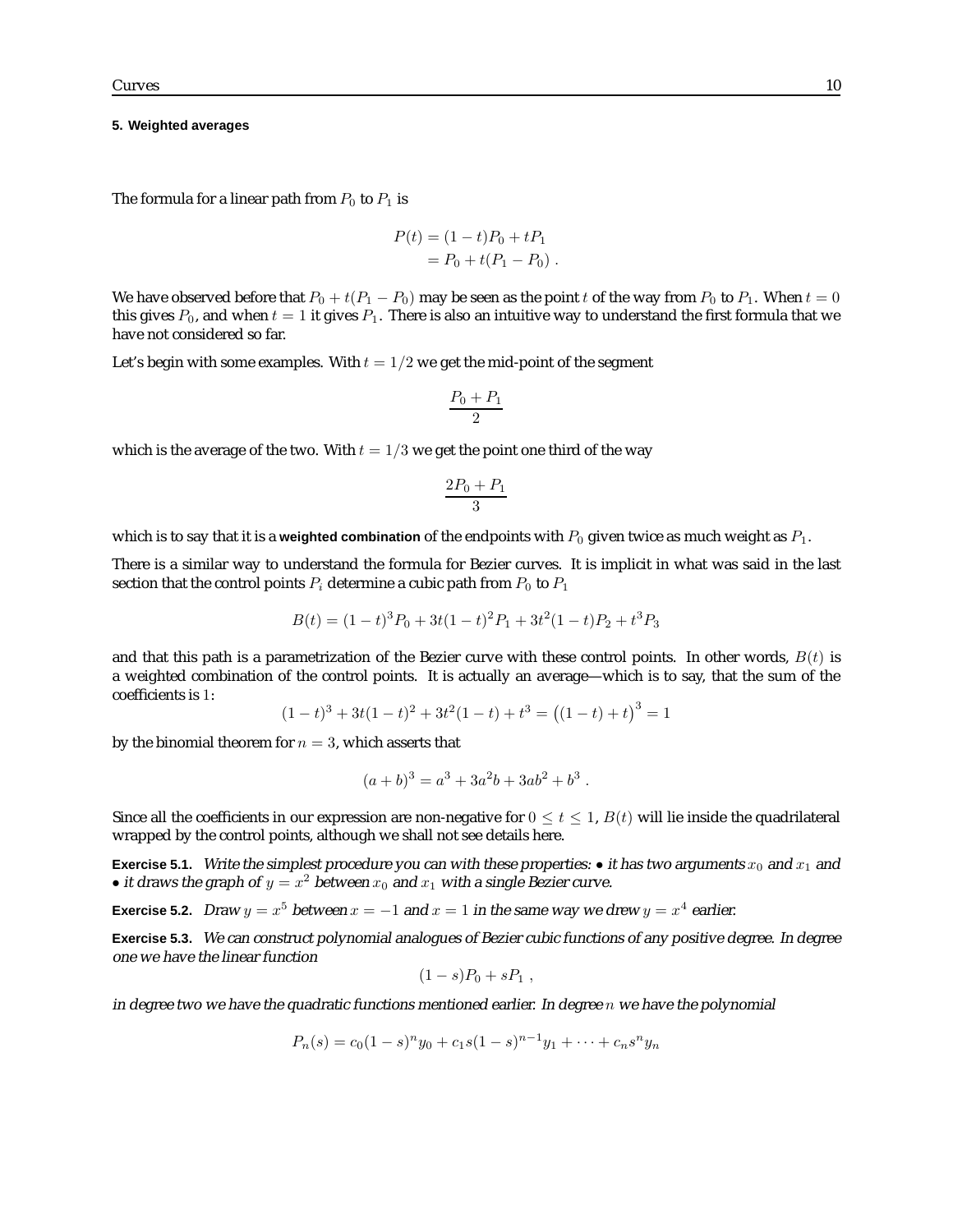where the coefficients  $c_i$  make up the n-th row of Pascal's triangle



Find a formula for the derivative of  $P_n(t)$  in terms of some  $P_{n-1}(t)$ .

These polynomials are called **Bernstein polynomials**.

### **6. How the computer draws Bezier curves**

In this section we shall see how the computer goes about drawing a Bezier curve. It turns out to be an extremely efficient process. First of all, a computer 'thinks of' any path as a succession of small points (pixels) on the particular device it is dealing with. This is somewhat easier to see on a computer screen, certainly if you use a magnifying glass, but remains true even of the highest resolution printers. So in order to draw something it just has to decide which pixels to color. It does this by an elegant recursive procedure, something akin to the following way to draw a straight line segment: (1) Color the pixels at each end. (2) Color the pixel at the middle. (3) This divides the segment into two halves. Apply steps (2) and (3) again to each of the halves. And so on, until the segments you are looking at are so small that they cannot be distinguished from pixels.

The analogous construction for Bezier curves goes like this:

Start with a Bezier curve with control points  $P_0$ ,  $P_1$ ,  $P_2$ ,  $P_3$ . Perform the following construction. Set

$$
P_1^{\bullet} = \text{ the median between } P_0 \text{ and } P_1
$$
\n
$$
P_2^{\bullet \bullet} = \text{ the median between } P_2 \text{ and } P_3
$$
\n
$$
Q = \text{ the median between } P_1 \text{ and } P_2
$$
\n
$$
P_2^{\bullet} = \text{ the median between } P_1^{\bullet} \text{ and } Q
$$
\n
$$
P_1^{\bullet \bullet} = \text{ the median between } Q \text{ and } P_2^{\bullet \bullet}
$$
\n
$$
P_3^{\bullet \bullet} = P_3^{\bullet}
$$



The point  $P_3^{\bullet}=P_0^{\bullet\bullet}$  turns out to lie on the Bezier curve determined by the original points  $P_i$ , at approximately the halfway point. The Bezier curve can now be split into two halves, each of which is itself a Bezier cubic, and the control points of the two new curves are among those constructed above. The points  $P_0^{\bullet} = P_0$ ,  $P_1^{\bullet}$ ,  $P_2^{\bullet}$ , and  $P_3^{\bullet}$  (the black squares above) are the control points for the first half (and in particular  $P_3^{\bullet}$  lies on the curve); similarly,  $P_0^{\bullet\bullet}$ ,  $P_1^{\bullet\bullet}$ ,  $P_2^{\bullet\bullet}$ ,  $P_3^{\bullet\bullet} = P_3$  are control points for the second half. If we keep subdividing in this way we